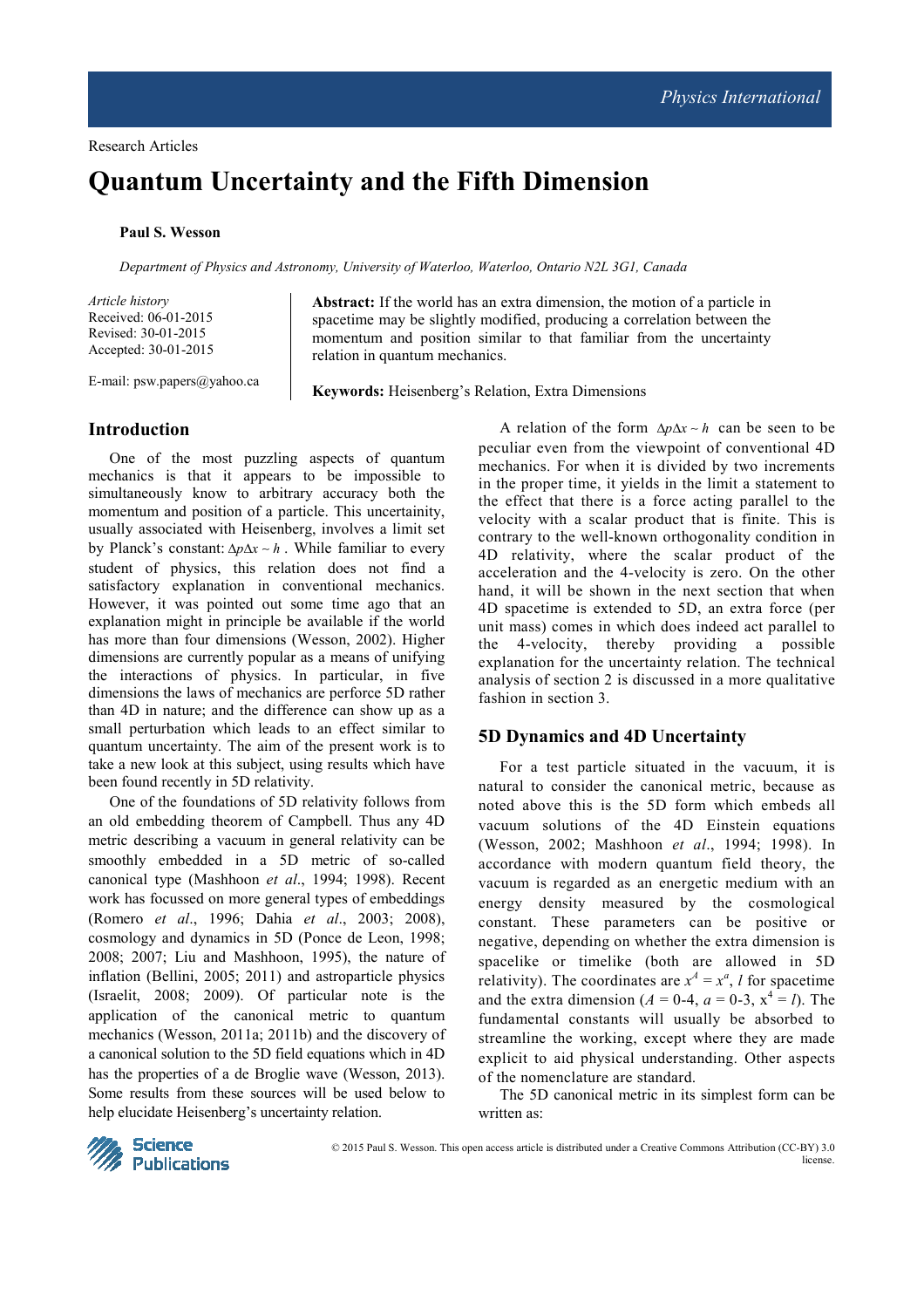$$
dS^{2} = \left(\frac{l}{L}\right)^{2} \overline{g}_{\alpha\beta}(x^{\gamma}, l) dx^{\alpha} dx^{\beta} - dl^{2}
$$
 (1)

Here *L* is a constant length related to the 4D cosmological constant. The 4D interval is given by  $ds^2 = g_{\alpha\beta} dx^{\alpha} dx^{\beta}$  and the metric of spacetime  $g_{\alpha\beta}(x^{\gamma}, l)$ can be used to normalize the 4-velocities  $u^{\gamma} = dx^{\gamma} / ds$  via  $g_{\alpha\beta}u^{\alpha}u^{\beta} = 1$ . Using this and employing the 4D proper time *s* as affine parameter, it is straightforward to extremize the 5D interval (1). The result is a set of equations of motion for spacetime and a relation for the motion in the extra dimension Equation 2 and 3:

$$
\frac{du^{\mu}}{ds} + \Gamma^{\mu}_{\beta\gamma} u^{\beta} u^{\gamma} = f^{\mu}
$$
\n
$$
f^{\mu} = \left(-\frac{\partial u^{\mu}}{g} + \frac{1}{2}\frac{dx^{\mu}}{ds}\frac{dx^{\alpha}}{ds}\right) \frac{dl}{ds} \frac{dx^{\beta}}{ds} - \frac{dl}{g} \frac{dx^{\beta}}{g_{\alpha\beta}} \frac{dt}{ds}
$$
\n(2)

$$
\frac{d^2l}{ds^2} - \frac{2}{l} \left(\frac{dl}{ds}\right)^2
$$
  
+ 
$$
\frac{l}{L^2} = -\frac{1}{2} \left[\frac{l^2}{L^2} - \left(\frac{dl}{ds}\right)^2\right] \frac{dx^\alpha}{ds} \frac{dx^\beta}{ds} = 0
$$
 (3)

It is seen that in spacetime, conventional geodesic motion is perturbed by an extra force (per unit mass) or acceleration  $f^{\mu}$ , which is finite if there is motion in the extra dimension  $\left(\frac{dl}{ds} \neq 0\right)$  and the 4D metric depends on the extra coordinate ( $g_{\alpha\beta\gamma4} \neq 0$  where a comma denotes the partial derivative). These quantities also figure in the equation of motion for the extra dimension.

The extra acceleration in spacetime given by (2) is on inspection found to consist of a part  $(f_n^{\mu})$  normal to the 4-velocity  $u^{\mu}$  and a part  $(f^{\mu}_{p})$  parallel to it. The normal component is akin to conventional forces and obeys the usual orthogonality condition  $f_n^{\mu}u_{\mu} = 0$ . But the parallel component has no analog in 4D and is a unique indicator of an extra dimension with  $f_p^{\mu}u_{\mu} \neq 0$ . This parallel component can be written as Equation 4:

$$
f_{p}^{\mu} = -\frac{u^{\mu}}{2} \left( \overline{g}_{\alpha\beta\gamma4} u^{\alpha} u^{\beta} \right) \frac{dl}{ds}
$$
 (4)

It is generally non-zero and since it depends on the relative velocity between the 4D and 5D frames it is inertial in the Einstein sense. But it is zero if there is no coupling between 4D and the fifth dimension ( $g_{\alpha\beta\gamma4} = 0$ ). This holds for what is sometimes called the purecanonical metric, where  $g_{\alpha\beta} = g_{\alpha\beta}(x^{\gamma} \text{ only})$  and the extra

coordinate enters only through the quadratic warp factor. It is important to realize, however, that this situation presumes that the 4-velocities are normalized without this factor, via  $g_{\alpha\beta}u^{\alpha}u^{\beta} = 1$  (see above). The fact that the pure-canonical metric may show no deviation from conventional geodesic motion depends on a special choice of coordinates. It is therefore necessary to inquire further and ask about the generality of the force (4). This can be done by considering an unfactorized *l*-dependent metric with a general normalization condition on the 4 velocities Equation 5:

$$
dS2 = g\alpha\beta(x\gamma, l)dx\alphadx\beta - dl2
$$
  
g<sub>\alpha\beta</sub>(x<sup>\gamma</sup>, l)u<sup>\alpha</sup>u<sup>\beta</sup> = 1 (5)

The second of these relations may be differentiated with respect to *s* and a term expanded using the Christoffel symbols, to show that the motion again consists of the conventional geodesic with a perturbation. Remarkably, the latter has the same form as (4) above, but with  $g_{\alpha\beta}(x^r, l)$  in place of  $g_{\alpha\beta}(x^r, l)$ . This means that the fifth force (per unit mass) has the form (4) *generally,* regardless of the coordinate system being employed.

This raises the interesting possibility that the force (4) may have measurable effects in certain situations even if the metric is of canonical type. To investigate this, let us consider the canonical metric in the more general form where it has been applied to quantum mechanics (Wesson, 2011a; 2011b; Wesson, 2013). Thus a shift  $l \rightarrow (l-l_0)$  is applied along the extra axis. The metric then has the form (5) with  $g_{\alpha\beta} = (l - l_0)^2 L^{-2} \overline{g}_{\alpha\beta}(x^{\gamma})$ , which can be written alternatively as Equation 6:

$$
dS^{2} = \left(\frac{l - l_{0}}{L}\right)^{2} ds^{2} + dl^{2}
$$
 (6)

The extra coordinate is now taken to be timelike, which results in the presence of oscillations in the vacuum which have the same properties as de Broglie waves (Wesson, 2013). A detailed investigation shows that these waves have associated with them particles of mass *m*, specified by the Compton wavelength  $L = h/mc$ (which is constant). The shift in (6) also causes the appearance of a hypersurface at  $l = l_0$  where the energy density of the vacuum formally diverges. This can be called a membrane (though it has properties different from those of the  $Z_2$  hypersurface in Membrane theory). The waves engendered by (6) travel along the membrane, following null geodesics with  $dS^2 = 0$ . This condition in (6) means that *dl*/(*l*-*l*0) ∼*ds*/*L*, where for simplicity the sign choice associated with the reversibility of the motion in  $x^4$  and the  $\sqrt{-1}$  associated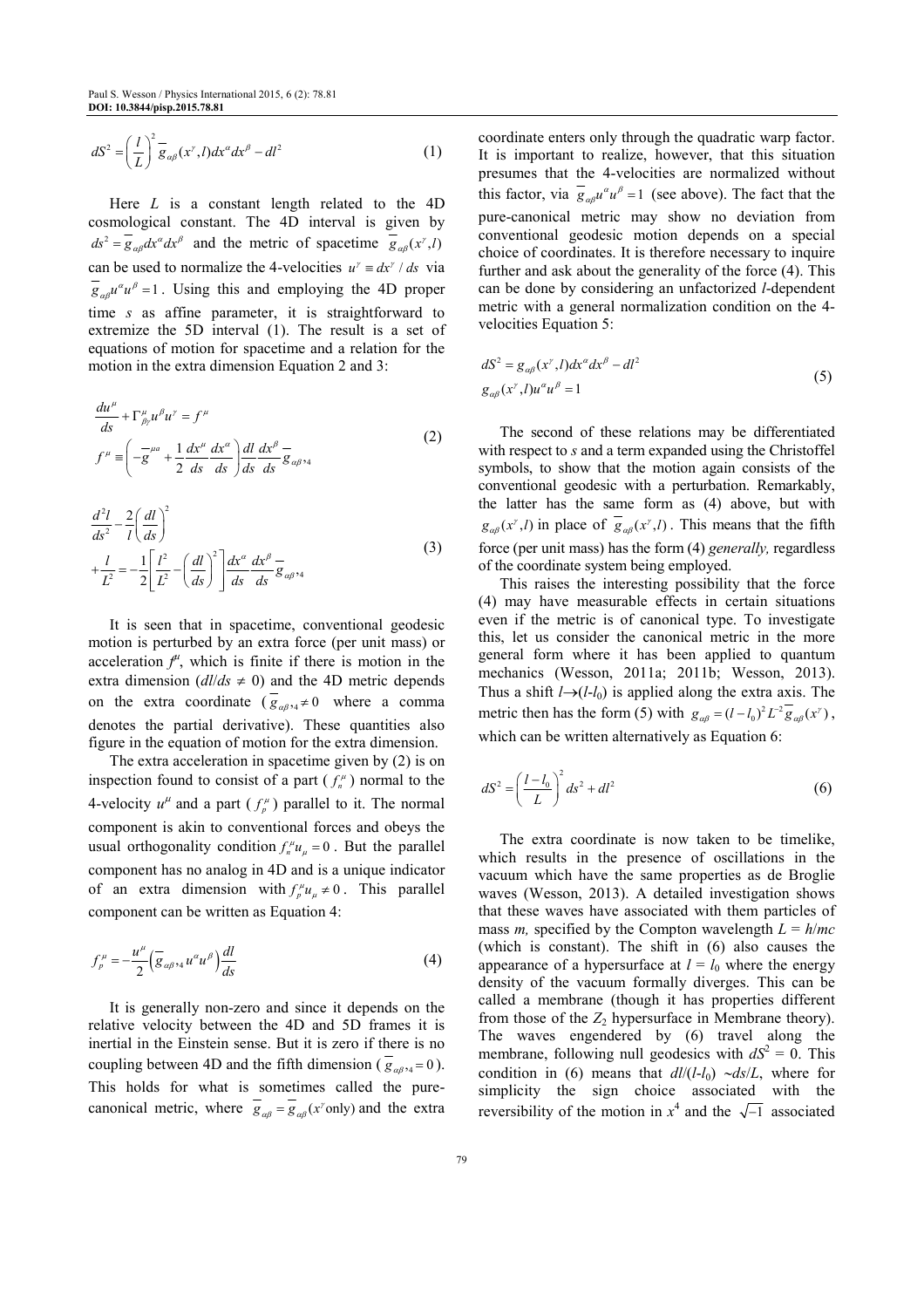with the timelike extra dimension have both been dropped (they make no difference to the physics). It is important to realize that *near* the membrane,  $dl/(l-l_0) \rightarrow 1$ necessarily, so  $ds \rightarrow L$  also. Recalling that  $L = h/mc$ , the last relation shows that near the membrane there is quantization with *mc ds*∼*h*.

The foregoing discussion of the shifted-canonical metric (6) can be combined with the previously derived expression for the extra force (4). The latter now reads  $f_{p}^{\mu} = -(u^{\mu}/2)(g_{\alpha\beta,4}u^{\alpha}u^{\beta})(dl/ds)$  where the 4-velocities are normalized via  $g_{\alpha\beta}u^{\alpha}u^{\beta} = 1$ . Since  $g_{\alpha\beta}$  is now proportional to  $(l-l_0)^2$ , the scalar coupling term is  $g_{\alpha\beta,4}u^{\alpha}u^{\beta} = 2(l-l_0)^{-1}$ and the magnitude of the force is Equation 7:

$$
f_p^{\mu} = \frac{u^{\mu}}{(l - l_0)} \frac{dl}{ds} = \frac{u^{\mu}}{L}
$$
 (7)

This can be rewritten as:

$$
\frac{du^{\mu}}{ds} = \frac{1}{L} \frac{dx^{\mu}}{ds} \text{ or } du^{\mu} = \frac{dx^{\mu}}{L}
$$

Then we can form the scalar quantity  $du^{\mu} dx_{\mu} = ds^2 / L$ . This may in turn be re-expressed using the condition  $dl / (l - l_0) \rightarrow 1$  wherein  $ds / L \rightarrow 1$  (see above). The result is  $du^{\mu} dx_{\mu} = L$ . Substituting for  $L = h/mc$  from before and replacing the change in velocity by the change in momentum gives Equation 8:

$$
dp^{\mu}dx_{\mu} = h \tag{8}
$$

This is the same type of relation as the uncertainty limit typical of quantum mechanics.

## **Discussion and Conclusion**

The analysis given above is admittedly fairly technical. However, it is also logical and involves a minimal extension of conventional mechanics. There are several approaches to higher-dimensional physics (Carr, 2007) and Membrane theory and Space-Time-Matter theory are notable in being in agreement with known data. The analysis of Section 2 follows the latter approach and it is instructive to summarize the derivation.

Given an extra dimension, it is natural that the laws of motion should be 5D rather than 4D in nature. Most particles are effectively situated in 4D vacuum and the most general 5D embedding for this is the shiftedcanonical metric. This leads to a model with waves as well as particles, concentrated around a kind of membrane caused by the shift along the extra axis. Unless the coordinates are specially chosen, this metric like others is characterized by an extra acceleration or force (per unit mass), which acts in spacetime. It is a signature of its 5D origin that this force acts parallel to the 4-velocity, unlike other 4D forces. Near the membrane, the metric obliges a relation between the increment in proper time and the Compton wavelength which leads to quantization. The same condition causes the change in the momentum and the change in the position of a particle to be correlated. This takes a form similar to what is familiar from quantum uncertainty.

That this is a reasonable result can be appreciated by expanding on a comment made previously. In 4D, it is nearly always the case that the 4-velocities  $u^{\alpha} \equiv dx^{\alpha} / ds$ of a massive particle are normalized via the condition  $u^{\alpha}u_{\alpha} = 1$ . Differentiating this with respect to the 4D proper time *s* and defining a force (per unit mass)  $f^{\alpha} \equiv du^{\alpha} / ds$  gives  $f^{\alpha} u_{\alpha} = 0$ . This orthogonality condition is obeyed by known 4D forces, such as the pressure due to a perfect fluid or the electrodynamic force on a moving charge. However, the situation is different if there is another dimension. Then the corresponding normalization condition on the velocities is  $u^4u_A$  = constant ( $A = 0 - 4$ ), which differentiated gives  $f^{\alpha}u_{\alpha} = -f^4u_4 \neq 0$ . That is, unless the coordinates are specially chosen, the 4D orthogonality condition is broken by the fifth dimension.

If quantum uncertainty is in fact due to an extra dimension, further investigations of 4D dynamics can be made using the approach outlined here. Perhaps the most obvious subject for further work concerns virtual particles, which are inferred to exist but cannot be observed directly due to the nature of their interactions. However, virtual particles are believed to lead to certain effects which *are* observed, such as vacuum polarization and the energy/range dependence of the fine-structure 'constant'. It would be interesting to re-examine such effects using 5D relativity.

#### **Acknowledgement**

This study is based on earlier work done by members of the Space-Time-Matter group (5Dstm.org).

#### **Ethics**

This article is original and contains unpublished material. The corresponding author confirms that the author have read and approved the manuscript and no ethical issues involved.

#### **References**

Bellini, M., 2005. De Sitter inflationary expansion from a noncompact KK theory: A nonperturbative quantum (scalar) field formalism. Phys. Lett. B, 609: 187-193. DOI: 10.1016/j.physletb.2005.01.056